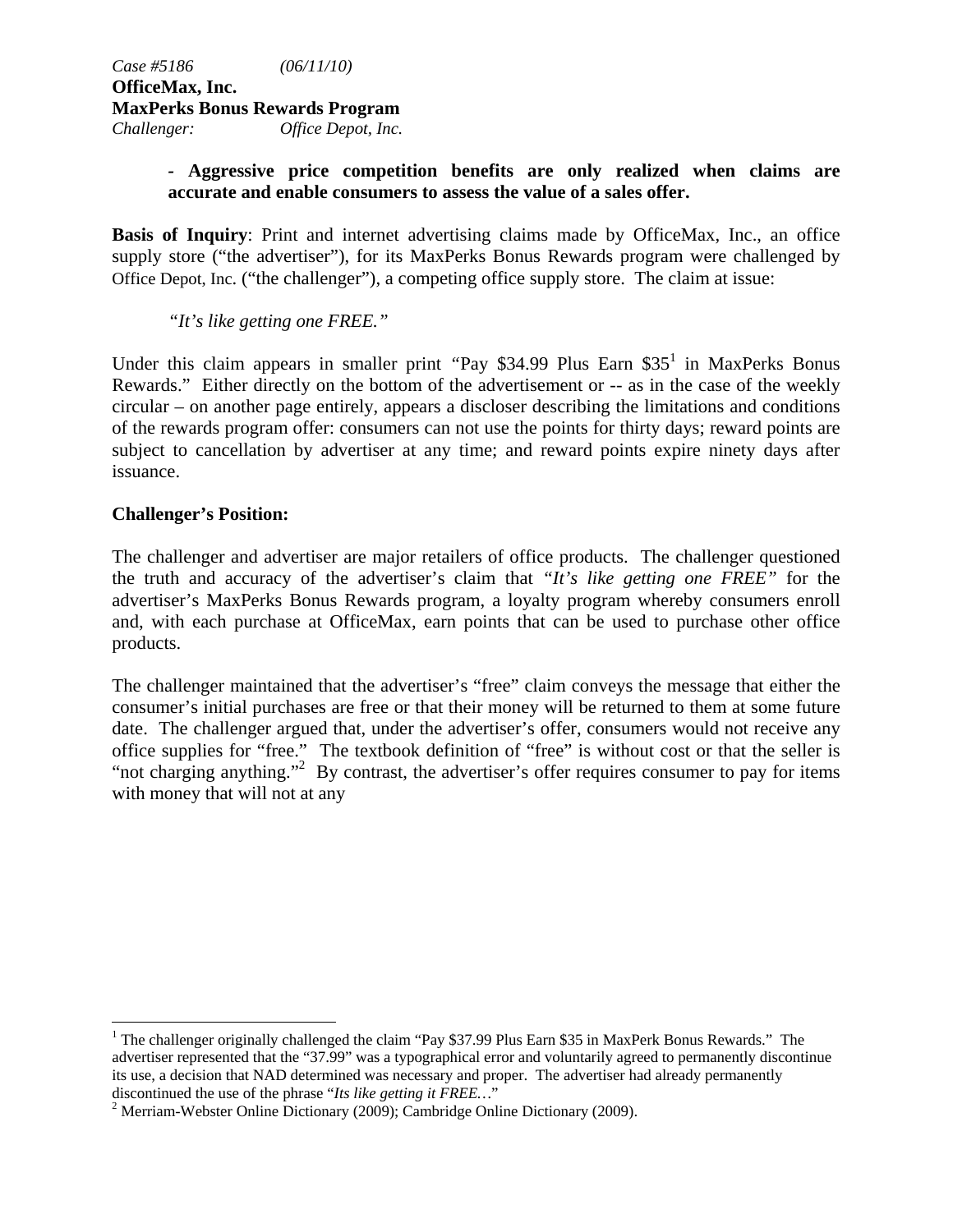#### **OfficeMax, Inc. MaxPerks Bonus Rewards Program Page: 2**

point be returned to them (*e.g.,* as in a rebate offer) and, the challenger maintained, consumers will also not, as an immediate result of their purchase, receive additional supplies of value equal to the items they purchased (*e.g*., as in a "buy one get one free" offer). Instead, the challenger argued, consumers are only entitled to receive MaxPerk Bonus Rewards points subject to several material limitations: (1) consumers cannot use the points for thirty days; (2) reward points are not cash equivalent because they can be redeemed only at Office Max; (3) reward points are subject to cancellation by advertiser at any time; and  $(4)$  reward points expire ninety days after issuance.<sup>3</sup>

In response to the advertiser's argument that the use of the word "*like*" before "*free*" ("*it's like getting one FREE*") vitiates any possible confusion that consumers are receiving a reward card instead of an initially free purchase or a rebate, the challenger rejoined that the word "*like*" all by itself does not covey the message that consumers are getting a rewards card. The challenger also noted that the word "*free*" is used frequently throughout the advertiser's print advertisements and shelf talkers and that "*FREE*" appears in a bright color, capital letters and in a font three times larger than the surrounding print, drawing consumers attention to the "*free*" aspect of its claim.4

## **Advertiser's Position:**

 $\overline{a}$ 

The advertiser maintained that the challenger unfairly characterized the challenged claim, and that it should be reviewed in its full iteration: "*It's Like Getting One FREE. You Pay \$34.99 Plus Earn \$35 in MaxPerk Bonus Points Rewards*." The latter part of the claim ("*in MaxPerks Bonus Rewards"*) is conspicuous, easy to read and always immediately appears underneath the claim "*You Pay \$34.99 Plus Earn \$35"* as part of the main copy*.* In response to the challenger's argument that the claim misleads consumers into believing that they will receive money back, the advertiser stated that the record was bereft of any evidence to support that proposition. The fact that the benefit to consumers is not cash but MaxPerks points is stated prominently in the body of the advertisement. The plain language of the claim expressly states that it is not a free cash offer.

The advertiser maintained that, while the claim had to be reviewed in the context of the complete advertisement, even standing alone the claim "*its like getting one free*" is truthful because the advertiser does not claim that the merchandise is "*free*" but "*like free.*" The phrase suggests to consumers that there are conditions on the offer and also that the offer is not a rebate.

 $3$  The challenger also argued that the disclosures are in most cases not clear and conspicuous because they appear several pages behind the advertisements or a "click through" on its web page. However, the challenger maintained that its main argument is that the disclosures contradict the main message of the claim and therefore can not cure the misleading impression that the advertiser is offering office supplies for free.

<sup>&</sup>lt;sup>4</sup> The challenger also noted that the FTC "Free" Guides apply to "free and similar representations." 16 C.F.R. 251.1, *et seq*.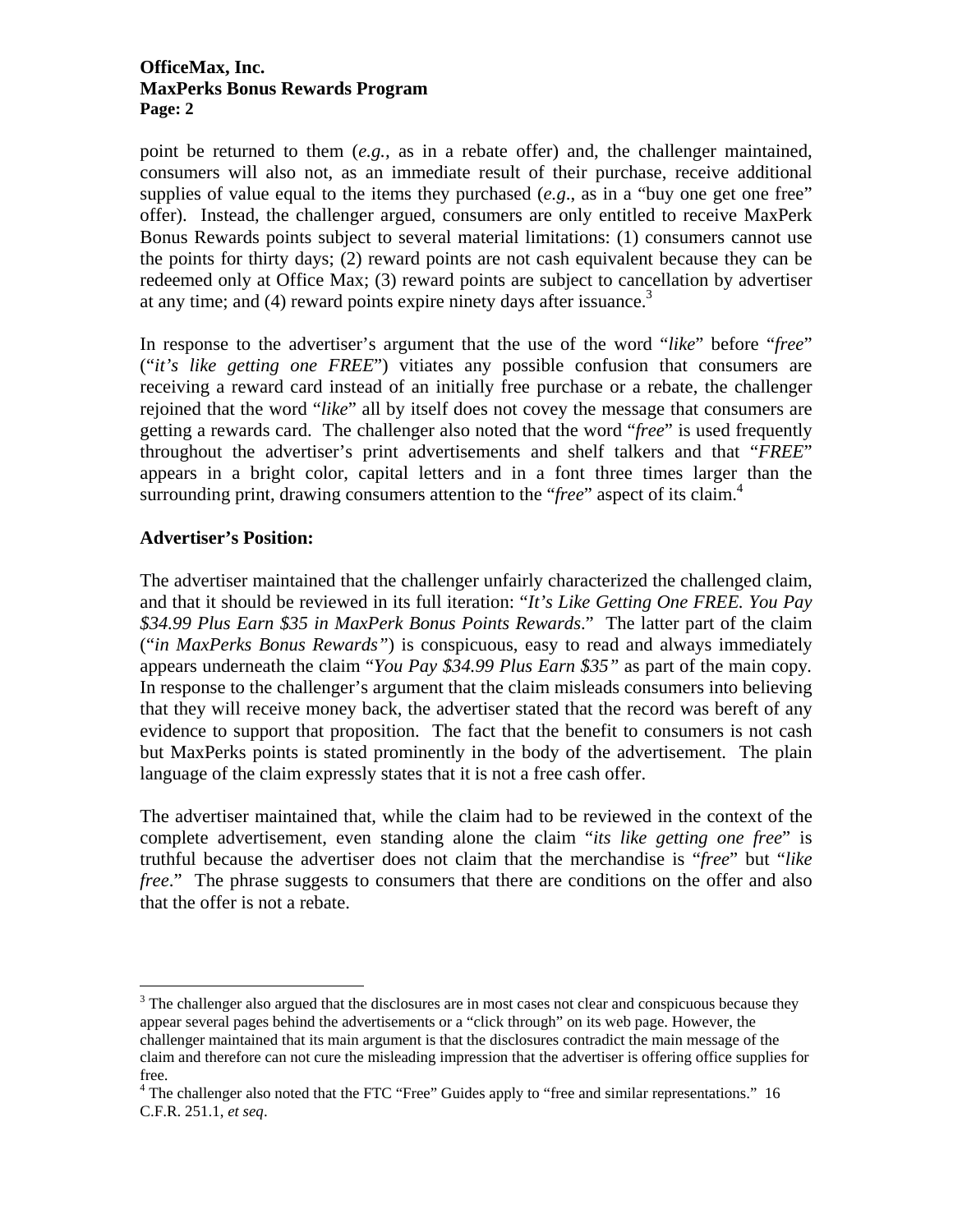#### **OfficeMax, Inc. MaxPerks Bonus Rewards Program Page: 3**

The advertiser denied that the conditions and limitations identified by the challenger (*e.g.,* thirty-day waiting period, ninety-day expiration time, etc) are material terms of the "free" offer; instead, they are mere descriptors of the MaxPerk Bonus program. Thus, the advertiser argued, consumers are not required to locate material terms in a different location other than the main body copy.<sup>5</sup> The advertiser also noted that the challenger had failed to submit any evidence as to how consumers would be deceived by the claim as the offer clearly states that the consumer will pay no more than the advertised price of the copier paper in order to receive an equivalent of \$35 in MaxPerk Bonus Rewards.

### **Decision**:

NAD strives to ensure that advertising that includes sales offers and discounted prices, is truthful, accurate and not misleading to consumers. NAD recognizes that aggressive price competition benefits consumers, but such benefits are only realized when claims are accurate and enable consumers to assess the value of a sales offer. Accordingly it is incumbent on advertisers not only to clearly communicate the price of the items for sale, but to ensure that the savings promised is real. The FTC Guide *Concerning the Use of the Word "Free" and Similar Representations* notes that, "because the purchasing public continually searches for the best buy, and regards the offer of 'free' merchandise or service to be a special bargain, all such offers must be made with extreme care so as to avoid any possibility that consumers will be misled or deceived."6 As such, the word "free" has cache with consumers and should be reserved for offers that are truly without cost to the consumer.

Retailers use the offer of ``free'' merchandise as a promotional device to attract customers, but NAD determined here that what the advertiser is offering is not free merchandise but rather the opportunity to join a loyalty program and earn points that can be used towards purchasing merchandise in the future. Receiving merchandise as a benefit of being a member of a loyalty program is very different from receiving free merchandise or cash back because loyalty program members must register with the advertiser, earn points redeemable only at the advertiser's store, and must ensure that they redeem those points within a specific time frame otherwise those points are lost forever.<sup>7</sup> NAD observed that that misimpression created by the claim cannot be cured with a clear and conspicuous disclaimer within close proximity to the claim because the substantial and material limitations of the loyalty program directly contradict the main message of the claim that consumers will receive merchandise for "*free.*" NAD further determined that phrase "*like free*" is a representation similar to the word "*free*" and connotes the same meaning, *i.e*., that a consumer may purchase an item to receive another item of equal value or a cash rebate. For these reasons, NAD recommended that the advertiser discontinue the claim *"It's like getting one FREE."* 

 $\overline{a}$ 

 $<sup>5</sup>$  The advertiser also argued that retailers routinely use the word "free" when describing the benefits of their</sup> rewards programs.

 $^{6}$  16 C.F.R. 251.1, *et seq.* 

 $\frac{7}{1}$  Further, unlike cash or immediately receiving a second free item, here the advertiser may cancel the rewards points at any time.